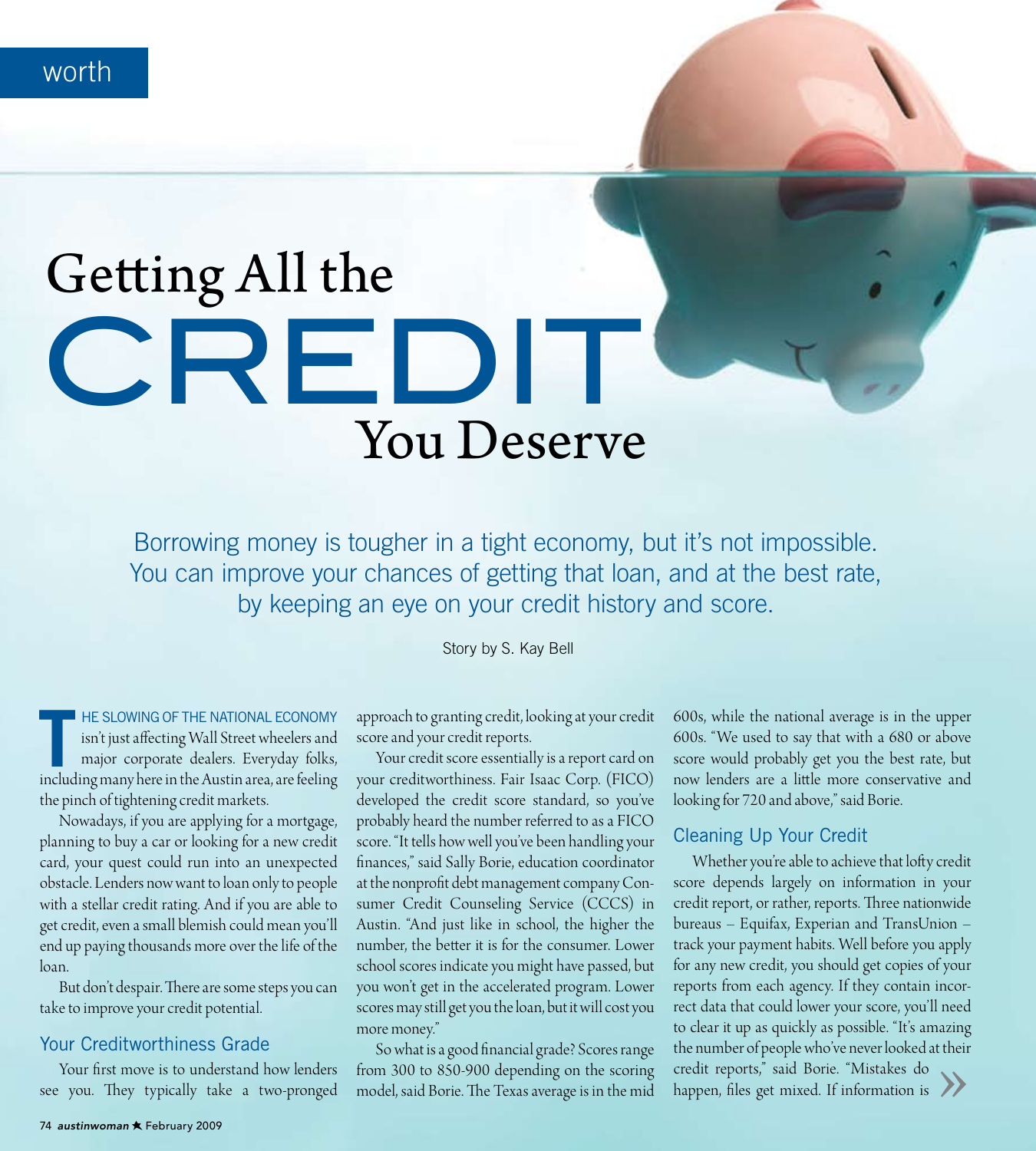## **Credit Rx in Six Steps**

This six-step to-do list will help ensure you have a credit ranking that will get you the best rate from any lender.

- 1. Pay bills on time.
- 2. Pay down your credit cards.
- 3. Have a diverse mix of loan types.
- 4. Keep old accounts active and paid.
- 5. Minimize credit inquiries.
- 6. Check your credit reports and fix any errors immediately.

Remember, you can order a free credit report from each of the national credit reporting bureaus - Equifax, Experian and TransUnion - by calling toll-free 877.322.8228. Of, if you prefer, you can order your reports online at

#### www.annualcreditreport.com.

\*Make sure you use this website, said Austin's **Consumer Credit Counseling Service** spokesperson Sally Borie, "Other companies advertise similar services, but they will ask for your credit card numbers and will try to sell you a credit monitoring service, which you don't really need and which is difficult to cancel."

there that's incorrect, you need to dispute it because it may affect your score."

Getting your credit data is now a snap. Thanks to the federal Fair and Accurate Credit Transactions (FACT) Act, everyone is entitled to a free credit report every 12 months from each of the three credit bureaus. The easiest way to check is online at annualcreditreport.com, the official free report website sanctioned by the Federal Trade Commission. FACT allows you to get the credit reports at no cost, but if you want your credit score, too, that will cost you, usually between \$4 and \$8.

Generally a credit report has four things: personal data, payment and credit history, information from public records and inquiries about your credit. The bulk of a credit report is the payment and credit history. "Here is where you find information about creditors and accounts that you've had," said Borie. "You want to check all three agencies because not all creditors send information to all three bureaus. Some only use one or two."

Whenever you or anyone else looks into your reports could also impact your score. Instances where, for example, you pull your own credit report, don't really affect credit score. FICO allows for rate shopping, particularly for major loans. "You get about two weeks to shop around for an auto loan, 30-to-45 days for mortgages," said Borie. "Such inquiries are coded to show that you're shopping during that period as part of your loan application process." But when you actually apply for credit and the lender looks into your credit more closely could create some issues. Such queries usually stay on your credit report for about two years, said Borie, and several of them could cause a lender to question why you need so much credit.

#### **Getting Specific**

In calculating a FICO number, the company analyzes five credit report factors, each with a different weight. Your payment history, primarily whether you pay your bills on time, counts toward 35% of your score.

Your credit utilization, that is, how much of your available credit you are using, counts for 30% of your score. In this case, you want to make sure the amount you owe is half or less of your available credit. If, for example, you have five credit cards, each with a \$1,000 limit, and owe \$900 apiece on two cards, you're in good shape because your total \$1,800 owed is well below half your available \$5,000 credit. "But if you close two card accounts, then you only have \$3,000 potential debt and that \$1,800 you are carrying is well over half," said Borie. The better move is to keep all your accounts open and only charge on a few and, of course, regularly pay down those you do use.

The length of time you've had credit counts for 15% of your FICO score. Any new credit you get and the types of that credit you have - Borie says FICO looks for "a healthy mix" - each will account for 10% of your score.

#### **Credit Score Refinements**

But with or without your efforts to bump up your credit rating, your score might change this year because of a new system. Fair Isaac is finetuning the variables it uses to evaluate consumers' credit behavior. The company estimates that as many as half of borrowers' scores could go up or down by more than 20 points with the new system. Equifax and TransUnion will be the first credit reporting bureaus to roll out the changes.

See WORTH on page 101